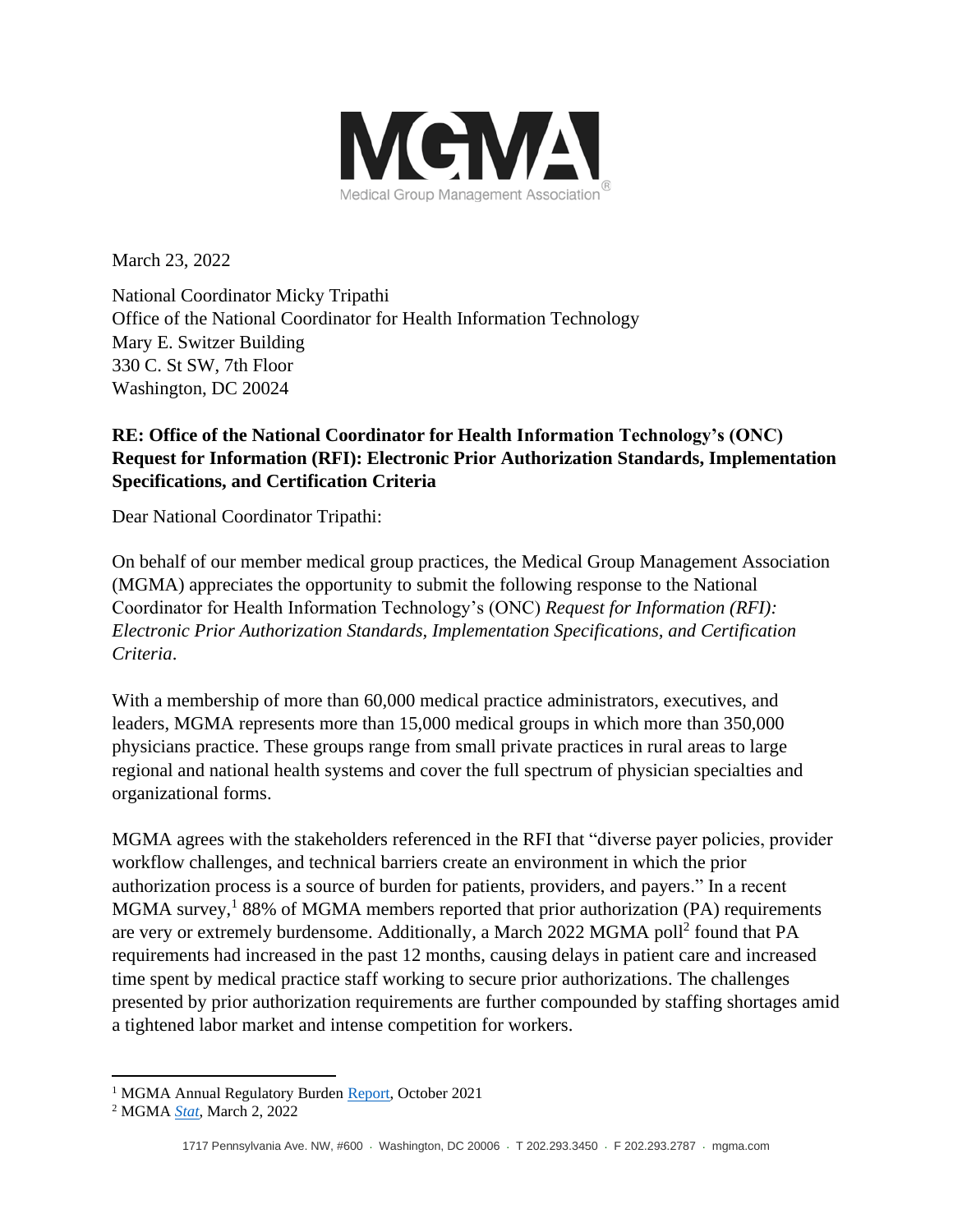Rising PA requirements and the burdens associated with them have long been a pervasive challenge for medical groups trying to focus their time and resources on treating patients. MGMA believes that developing a national standard for electronic prior authorization (ePA) and the supporting electronic attachments would make the PA process more efficient and ultimately benefit patients, as well as drive down administrative burden and cost for providers. However, we encourage ONC to view advancing ePA as one piece of the PA reform puzzle — not as a substitute for broader reform.

## **Key Comments and Recommendations**

- MGMA's primary goal is to reduce the number and frequency of PA. Without addressing broader PA, automation could simply increase PA.
- MGMA supports the efforts of ONC to advance ePA, but encourages ONC, as well as the Centers for Medicare & Medicaid Services (CMS), to identify and consider other areas of reform.
- MGMA believes that the burden associated with PA could be reduced through automation, but only if implemented appropriately. Proper implementation includes robust piloting and testing, as well as ensuring an appropriate timeline for implementation. It also includes ensuring there are adequate guardrails in place.

## **Broader Reform**

Although advancing ePA is critical to achieving automation and improving efficiency, MGMA is adamant that other areas of reform also need addressing. Of upmost importance is the need to regularly review medical services and prescription drugs that are subject to PA requirements and to adjust the volume of these PAs accordingly.

Additionally, transparency and communication regarding PA is lacking. To minimize patient care delays, effective communication between health plans and medical groups is critical. Unfortunately, PA is often completed via fax, telephone, mail, or online proprietary payer portals, and consists of different medical necessity requirements across payers. These differing requirements — many of which change suddenly without adequate notice to practices — and the inconsistencies and manual nature of the process, result in inefficient communication and delays in patient care.

Similarly, broader PA reform should include ensuring continuity of patient care. Utilization management techniques, such as step therapy (or "fail first"), undermine a provider's ability to adequately treat patients and disadvantages patients for the purpose of controlling health plan costs. Larger reform must support continuity of care for medical services and medications for patients.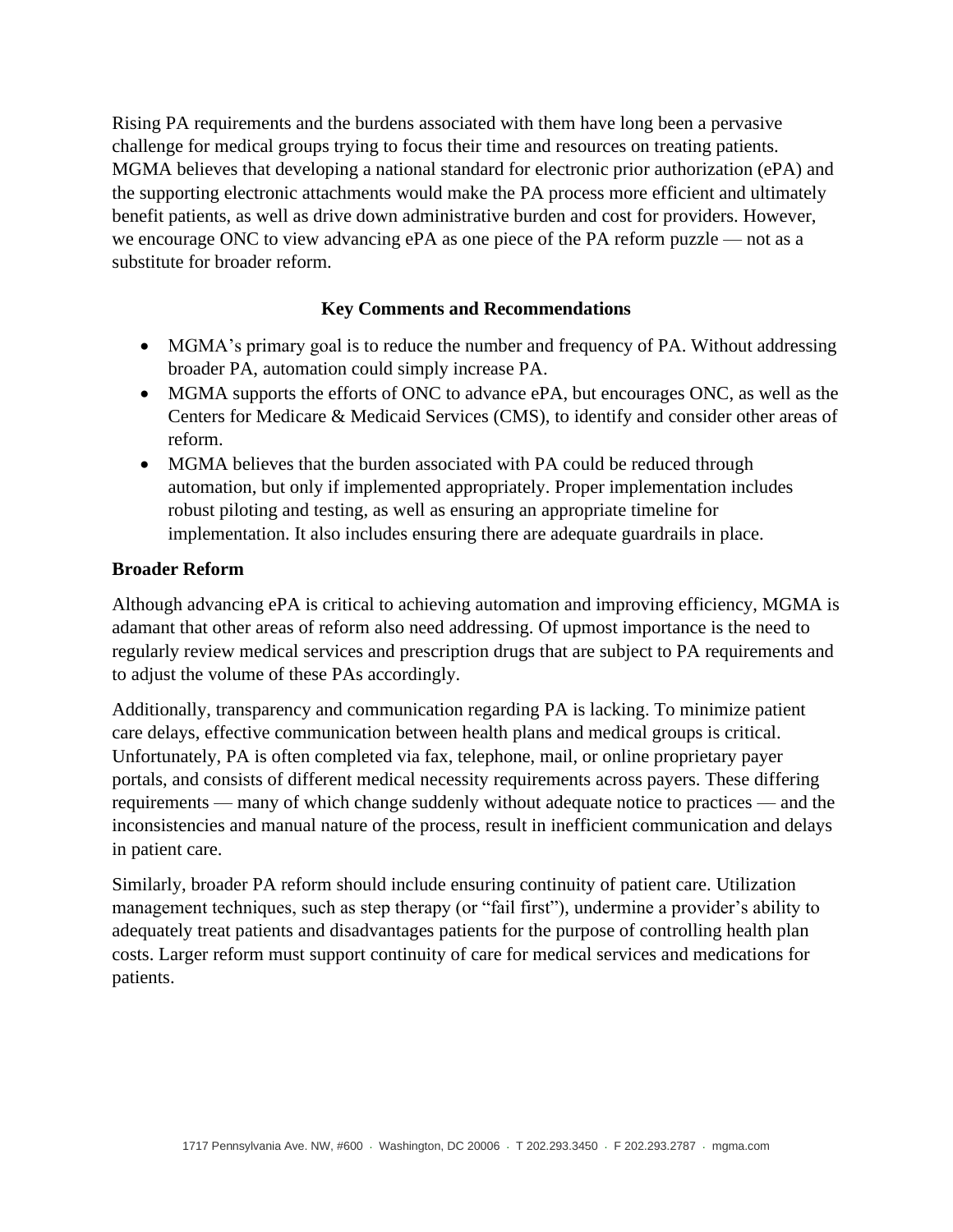These areas, which offer opportunities for improvement in PA programs, were agreed to by both healthcare providers and health plans in a consensus statement from 2018.<sup>3</sup> To date, there has been little done to achieve meaningful reform.

To that end, we are encouraging CMS to issue its final *Medicaid Program; Patient Protection and Affordable Care Act; Reducing Provider and Patient Burden by Improving Prior Authorization Processes, and Promoting Patients' Electronic Access to Health Information for Medicaid Managed Care Plans, State Medicaid Agencies, CHIP Agencies and CHIP Managed Care Entities, and Issuers of Qualified Health Plans on the Federally-Facilitated Exchanges; Health Information Technology Standards and Implementation Specifications* rule (or "Prior Authorization and Interoperability rule") which was previously withdrawn. We are hopeful that CMS will issue a proposed rule that extends certain PA reforms, such as transparency and automation, to Medicare Advantage plans this year. Due to the overlapping priorities included in both that rule and this RFI, MGMA believes ONC and CMS should continue to work together to successfully advance ePA and greater PA reform. Any reform should continue to incorporate stakeholder input.

## **Implementation Concerns**

MGMA believes that ePA has the potential to decrease administrative burden through automation, but only if implemented properly. Our primary goal is to reduce the number and frequency of PA. Without addressing broader reform, automation could simply increase PA. We are concerned that automating PA could lead to health plans unnecessarily expanding the application of PA, both in terms of volume and requirements — thereby negating the desired benefits of ePA.

We also believe that initial adoption of ePA could create additional administrative burden for group practices. MGMA asks that ONC consider ways to align ePA standards with payment and quality reporting programs, as well as care delivery models, to minimize burden and overhead costs.

## Testing and Education

To that end, we believe that ONC should consider thorough piloting and testing of implementation guides that includes all provider settings. Testing should include the cost of implementation in different practice settings (including smaller group practices) and include 'real-world' PA scenarios, such as identifying services for which ePA would provide the most value. The ability to test in a broad range of provider and care settings will allow stakeholders to preemptively identify workflow issues and ultimately, if done correctly, increase support from the provider and health plan community for full-scale adoption. Medical groups must have an accurate understanding of the costs and corresponding benefits of ePA prior to full implementation.

In addition to piloting and testing, ONC should undergo an analysis that seeks to demonstrate the true impact of automating PA, and how it impacts medical groups and the patients they treat.

<sup>&</sup>lt;sup>3</sup> [Census Statement on Improving the Prior Authorization Process,](https://edhub.ama-assn.org/data/multimedia/10.1001ama.2018.0080supp1.pdf) 2018